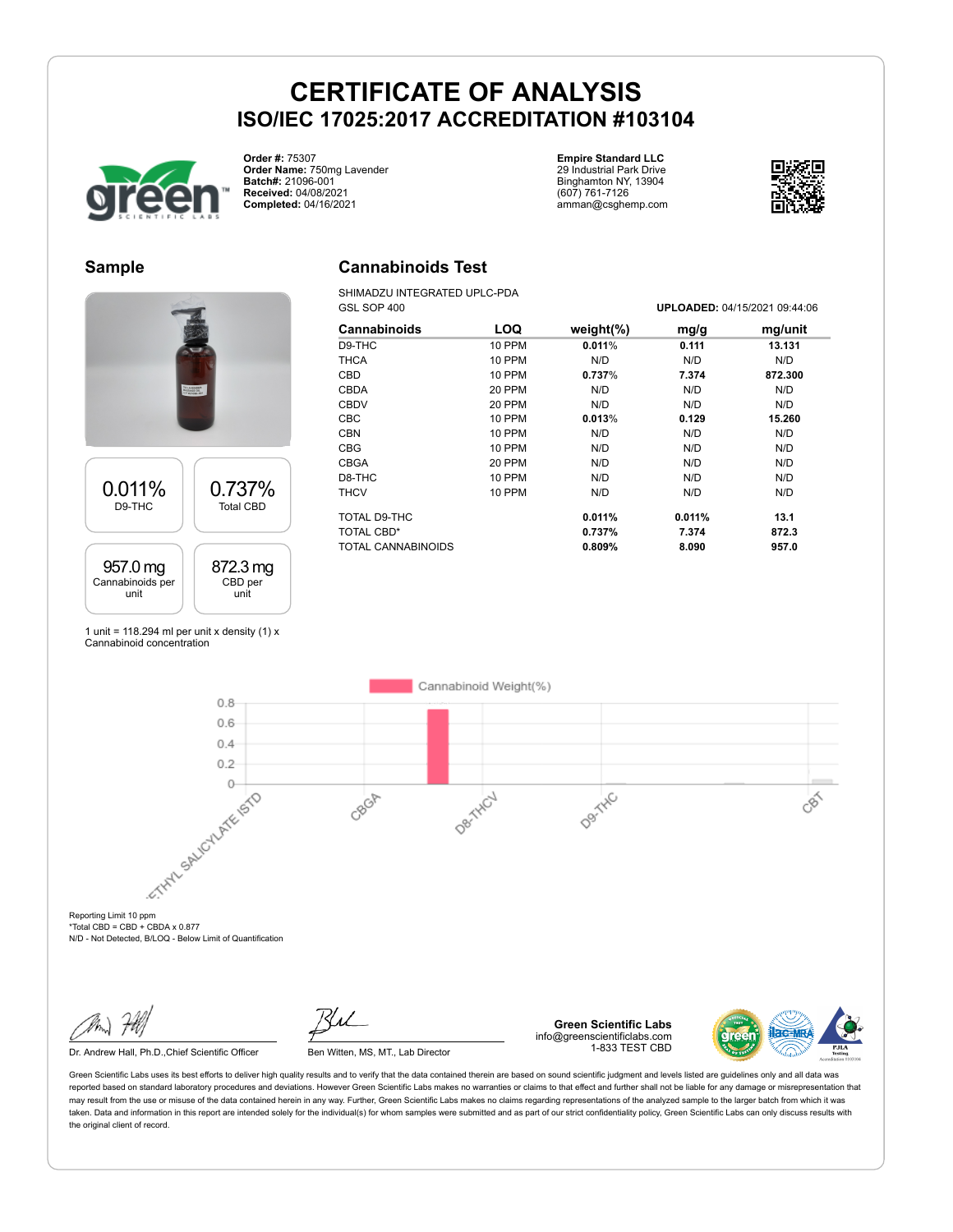

**Order #:** 75307 **Order Name:** 750mg Lavender **Batch#:** 21096-001 **Received:** 04/08/2021 **Completed:** 04/16/2021

**Empire Standard LLC** 29 Industrial Park Drive Binghamton NY, 13904 (607) 761-7126 amman@csghemp.com



### **PESTICIDE ANALYSIS:**

GCMS-MS - Shimadzu GCMS-TQ8040

GSL SOP 401 **PREPARED:** 04/13/2021 20:59:54 **UPLOADED:** 04/15/2021 10:57:35

| Pesticide           | <b>Action Level</b><br>(ppm) | <b>Results</b><br>(ppm) | LOQ<br>(ppm) | LOD<br>(ppm) |
|---------------------|------------------------------|-------------------------|--------------|--------------|
| CAPTAN              | 0.700                        | N/D                     | 0.003        | 0.001        |
| CHLORDANE           | 0.100                        | N/D                     | 0.003        | 0.001        |
| <b>CHLORFENAPYR</b> | 0.100                        | N/D                     | 0.003        | 0.001        |
| <b>COUMAPHOS</b>    | 0.100                        | N/D                     | 0.003        | 0.001        |

| Pesticide               | <b>Action Level Results LOQ LOD</b> |                   |       |       |
|-------------------------|-------------------------------------|-------------------|-------|-------|
|                         | (ppm)                               | (ppm) (ppm) (ppm) |       |       |
| <b>CYFLUTHRIN</b>       | 2.000                               | N/D               | 0.003 | 0.001 |
| <b>CYPERMETHRIN</b>     | 1.000                               | N/D               | 0.003 | 0.001 |
| PARATHION-METHYL        | 0.100                               | N/D               | 0.003 | 0.001 |
| PENTACHLORONITROBENZENE | 0.100                               | N/D               | 0.003 | 0.001 |
|                         |                                     |                   |       |       |

LCMS-MS - Shimadzu LCMS-8060

| <b>Pesticide</b>     | <b>Action Level</b> | Results | LOQ   | LOD   |
|----------------------|---------------------|---------|-------|-------|
|                      | (ppm)               | (ppm)   | (ppm) | (ppm) |
| <b>ABAMECTIN B1A</b> | 0.100               | N/D     | 0.005 | 0.001 |
| <b>ACEPHATE</b>      | 0.100               | N/D     | 0.001 | 0.001 |
| <b>ACEQUINOCYL</b>   | 0.100               | N/D     | 0.001 | 0.001 |
| <b>ACETAMIPRID</b>   | 0.100               | N/D     | 0.005 | 0.001 |
| <b>ALDICARB</b>      | 0.100               | N/D     | 0.005 | 0.001 |
| <b>AZOXYSTROBIN</b>  | 0.100               | N/D     | 0.001 | 0.001 |
| <b>BIFENAZATE</b>    | 0.100               | N/D     | 0.005 | 0.001 |
| <b>BIFENTHRIN</b>    | 3.000               | N/D     | 0.005 | 0.001 |
| <b>BOSCALID</b>      | 0.100               | N/D     | 0.005 | 0.001 |
| CARBARYL             | 0.500               | N/D     | 0.003 | 0.001 |
| CARBOFURAN           | 0.100               | N/D     | 0.001 | 0.001 |
| CHLORANTRANILIPROLE  | 10.000              | N/D     | 0.005 | 0.005 |
| <b>CHLORPYRIFOS</b>  | 0.100               | N/D     | 0.001 | 0.001 |
| <b>CLOFENTEZINE</b>  | 0.100               | N/D     | 0.001 | 0.001 |
| <b>DAMINOZIDE</b>    | 0.100               | N/D     | 0.005 | 0.001 |
| <b>DIAZINON</b>      | 0.100               | N/D     | 0.001 | 0.001 |
| <b>DICHLORVOS</b>    | 0.100               | N/D     | 0.005 | 0.001 |
| <b>DIMETHOATE</b>    | 0.100               | N/D     | 0.001 | 0.001 |
| <b>DIMETHOMORPH</b>  | 2.000               | N/D     | 0.005 | 0.001 |
| <b>ETHOPROPHOS</b>   | 0.100               | N/D     | 0.001 | 0.001 |
| <b>ETOFENPROX</b>    | 0.100               | N/D     | 0.001 | 0.001 |
| <b>ETOXAZOLE</b>     | 0.100               | N/D     | 0.010 | 0.005 |
| <b>FENHEXAMID</b>    | 0.100               | N/D     | 0.005 | 0.001 |
| <b>FENOXYCARB</b>    | 0.100               | N/D     | 0.005 | 0.001 |
| <b>FENPYROXIMATE</b> | 0.100               | N/D     | 0.001 | 0.001 |
| <b>FIPRONIL</b>      | 0.100               | N/D     | 0.003 | 0.001 |
| <b>FLONICAMID</b>    | 0.100               | N/D     | 0.025 | 0.010 |
| <b>FLUDIOXONIL</b>   | 0.100               | N/D     | 0.003 | 0.001 |
| <b>HEXYTHIAZOX</b>   | 0.100               | N/D     | 0.005 | 0.001 |
| <b>IMAZALIL</b>      | 0.100               | N/D     | 0.005 | 0.001 |

| <b>Pesticide</b>       | <b>Action Level</b> | <b>Results</b> | LOQ   | LOD   |
|------------------------|---------------------|----------------|-------|-------|
|                        | (ppm)               | (ppm)          | (ppm) | (ppm) |
| <b>IMIDACLOPRID</b>    | 5.000               | N/D            | 0.005 | 0.001 |
| <b>KRESOXIM-METHYL</b> | 0.100               | N/D            | 0.010 | 0.005 |
| <b>MALATHION</b>       | 0.500               | N/D            | 0.005 | 0.001 |
| METALAXYL              | 2.000               | N/D            | 0.001 | 0.001 |
| <b>METHIOCARB</b>      | 0.100               | N/D            | 0.005 | 0.001 |
| <b>METHOMYL</b>        | 1.000               | N/D            | 0.001 | 0.001 |
| <b>MEVINPHOS</b>       | 0.100               | N/D            | 0.001 | 0.001 |
| <b>MYCLOBUTANIL</b>    | 0.100               | N/D            | 0.005 | 0.001 |
| <b>NALED</b>           | 0.100               | N/D            | 0.005 | 0.001 |
| OXAMYL                 | 0.500               | N/D            | 0.001 | 0.001 |
| PACLOBUTRAZOL          | 0.100               | N/D            | 0.005 | 0.001 |
| <b>PERMETHRINS</b>     | 0.500               | N/D            | 0.005 | 0.001 |
| <b>PHOSMET</b>         | 0.100               | N/D            | 0.005 | 0.001 |
| <b>PIPERONYL</b>       |                     |                |       |       |
| <b>BUTOXIDE</b>        | 3.000               | N/D            | 0.001 | 0.001 |
| <b>PRALLETHRIN</b>     | 0.100               | N/D            | 0.005 | 0.005 |
| <b>PROPICONAZOLE</b>   | 0.100               | N/D            | 0.010 | 0.005 |
| <b>PROPOXUR</b>        | 0.100               | N/D            | 0.001 | 0.001 |
| <b>PYRETHRINS</b>      | 0.500               | N/D            | 0.005 | 0.005 |
| (PYRETHRIN I)          |                     |                |       |       |
| <b>PYRIDABEN</b>       | 0.100               | N/D            | 0.005 | 0.001 |
| <b>SPINETORAM</b>      | 0.100               | N/D            | 0.001 | 0.001 |
| SPINOSAD               | 0.100               | N/D            | 0.001 | 0.001 |
| <b>SPIROMESIFEN</b>    | 0.100               | N/D            | 0.005 | 0.001 |
| <b>SPIROTETRAMAT</b>   | 0.100               | N/D            | 0.001 | 0.001 |
| SPIROXAMINE            | 0.100               | N/D            | 0.001 | 0.001 |
| <b>TEBUCONAZOLE</b>    | 0.100               | N/D            | 0.005 | 0.001 |
| <b>THIACLOPRID</b>     | 0.100               | N/D            | 0.001 | 0.001 |
| <b>THIAMETHOXAM</b>    | 5.000               | N/D            | 0.001 | 0.001 |
| <b>TRIFLOXYSTROBIN</b> | 0.100               | N/D            | 0.001 | 0.001 |

N/D = Not Detected, A/LOQ = Above LOQ Level, B/LOQ = Below LOQ Level, B/LOD = Below LOD Level

Dr. Andrew Hall, Ph.D., Chief Scientific Officer Ben Witten, MS, MT., Lab Director

**Green Scientific Labs** info@greenscientificlabs.com 1-833 TEST CBD

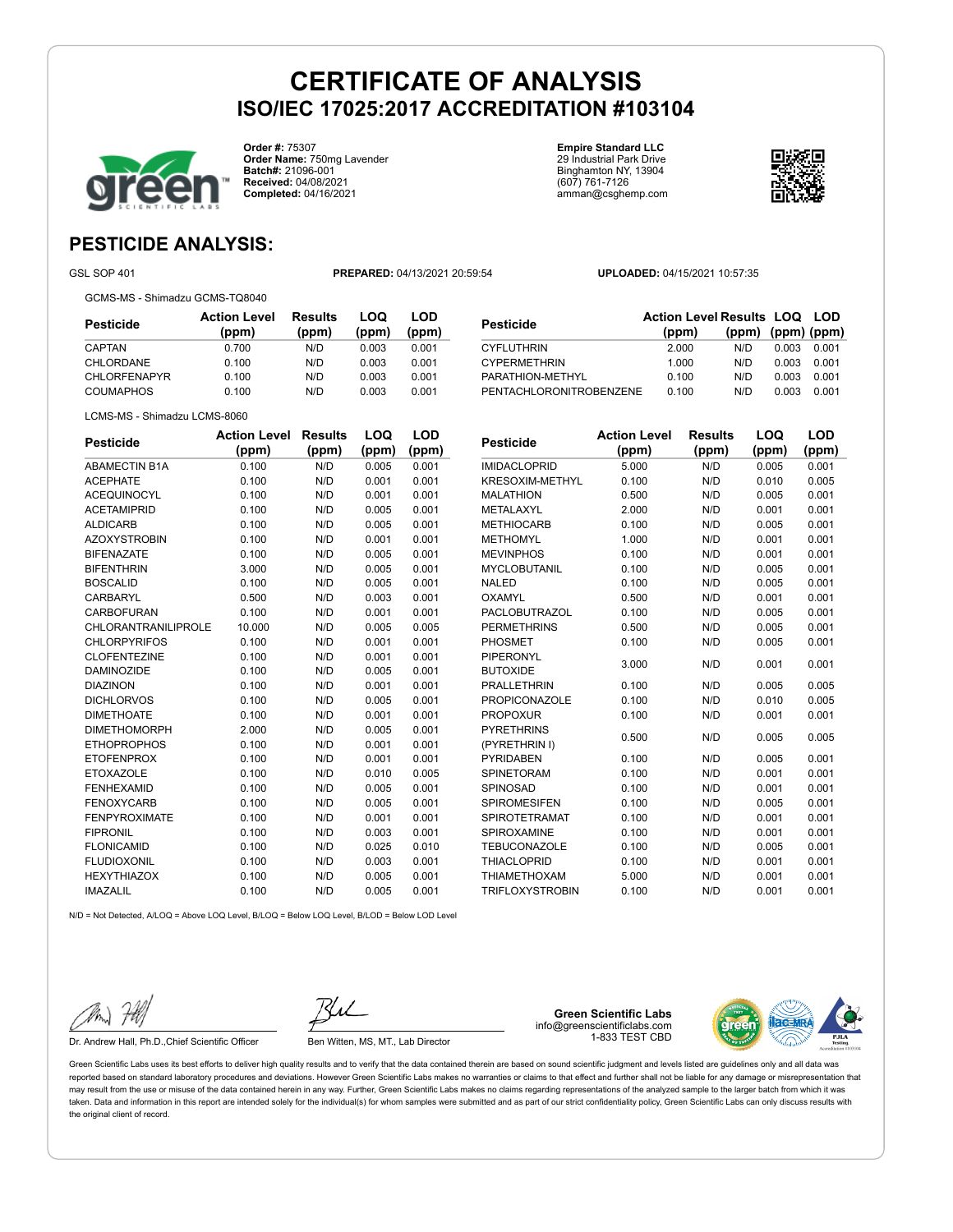

**Order #:** 75307 **Order Name:** 750mg Lavender **Batch#:** 21096-001 **Received:** 04/08/2021 **Completed:** 04/16/2021

**Empire Standard LLC** 29 Industrial Park Drive Binghamton NY, 13904 (607) 761-7126 amman@csghemp.com



### **RESIDUAL SOLVENTS:**

Headspace GCMS - Shimadzu GCMS QP2020 with HS20

GSL SOP 405 **Prepared:** 04/13/2021 21:51:08 **Uploaded:** 04/14/2021 13:06:08

| <b>Residual Solvent</b>   | <b>Action Level (ppm)</b> | Results (ppm) | LOQ (ppm) | LOD (ppm) |
|---------------------------|---------------------------|---------------|-----------|-----------|
| 1,1-DICHLOROETHENE        | 8                         | N/D           | 0.63      | 0.63      |
| 1,2- DICHLOROETHANE       | 2                         | N/D           | 0.12      | 0.02      |
| <b>ACETONE</b>            | 5,000                     | N/D           | 140       | 20        |
| <b>ACETONITRILE</b>       | 410                       | N/D           | 25        | 1         |
| <b>BENZENE</b>            |                           | N/D           |           | 0.5       |
| <b>BUTANE</b>             | 5,000                     | N/D           | 50        | 10        |
| <b>CHLOROFORM</b>         |                           | N/D           |           | 0.5       |
| CIS 1,2-DICHLOROETHENE    | 5                         | N/D           | 0.73      | 0.18      |
| <b>ETHANOL</b>            | 5,000                     | N/D           | 140       | 20        |
| ETHYL ACETATE             | 5,000                     | N/D           | 140       | 20        |
| <b>ETHYL ETHER</b>        | 5,000                     | N/D           | 140       | 20        |
| ETHYLENE OXIDE            |                           | N/D           | $\Omega$  | 0         |
| <b>ISOPROPYL ALCOHOL</b>  | 5,000                     | N/D           | 140       | 20        |
| <b>METHANOL</b>           | 3,000                     | N/D           | 100       | 20        |
| <b>METHYLENE CHLORIDE</b> | 125                       | N/D           | 0.15      | 0.15      |
| N-HEPTANE                 | 5,000                     | N/D           | 140       | 20        |
| N-HEXANE                  | 290                       | N/D           | 18        | 10        |
| <b>PENTANE</b>            | 5,000                     | N/D           | 140       | 20        |
| <b>PROPANE</b>            | 5,000                     | N/D           | 20        |           |
| <b>TOLUENE</b>            | 890                       | N/D           | 53        |           |
| TRANS 1,2-DICHLOROETHENE  | 5                         | N/D           | 0.73      | 0.18      |
| <b>TRICHLOROETHENE</b>    |                           | N/D           |           | 0.5       |
| <b>XYLENES</b>            | 150                       | N/D           | 130       | 20        |

Dr. Andrew Hall, Ph.D., Chief Scientific Officer Ben Witten, MS, MT., Lab Director

**Green Scientific Labs** info@greenscientificlabs.com 1-833 TEST CBD

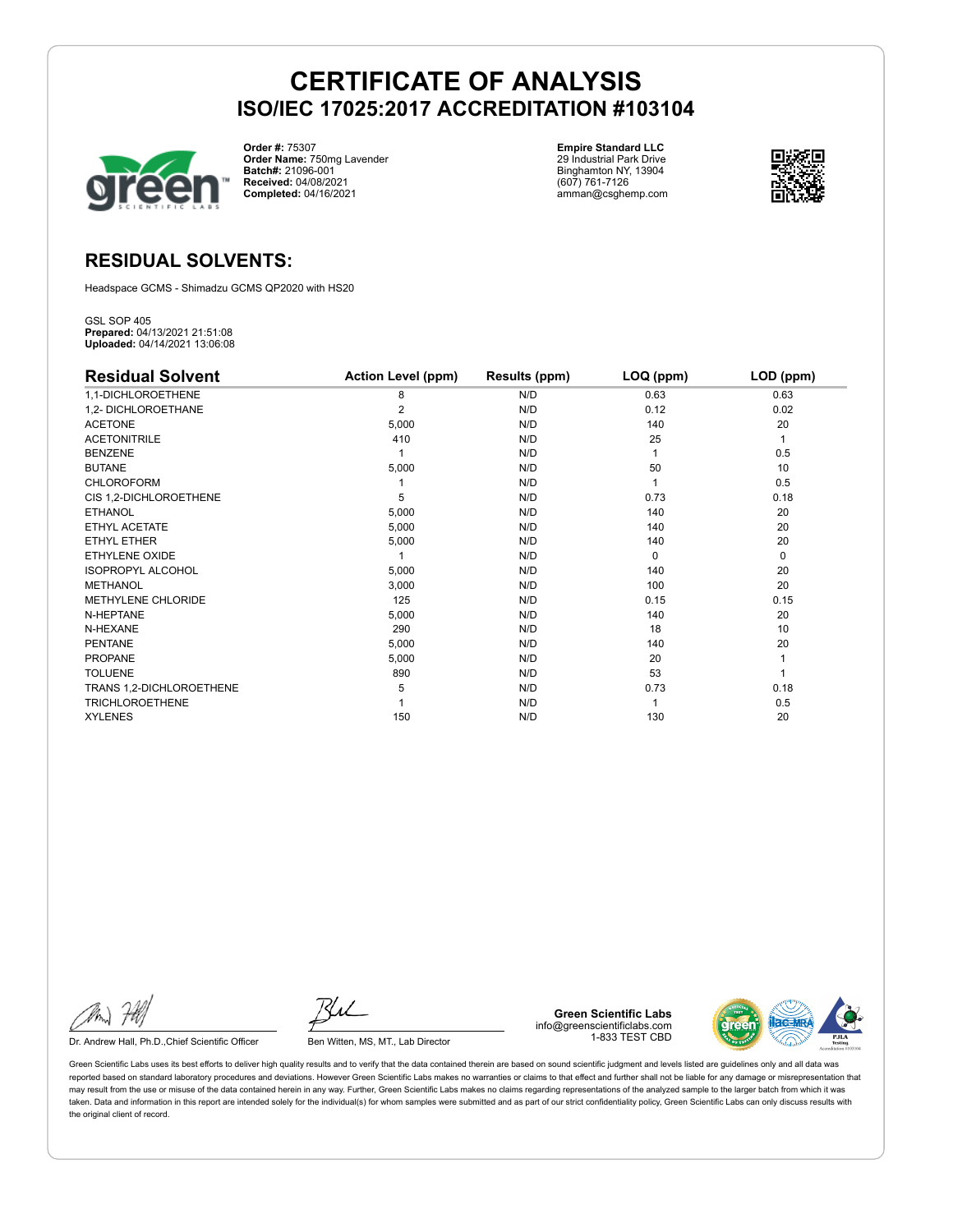

**Order #:** 75307 **Order Name:** 750mg Lavender **Batch#:** 21096-001 **Received:** 04/08/2021 **Completed:** 04/16/2021

**Empire Standard LLC** 29 Industrial Park Drive Binghamton NY, 13904 (607) 761-7126 amman@csghemp.com

**Microbial Analysis** GSL SOP 406 **Uploaded:** 04/15/2021 17:30:10



### **Microbial Analysis:**

fa PCR - Agilent AriaMX

## **MICROBIAL ANALYSIS:**

PCR - Agilent AriaMX

| Test                      | <b>SOP</b> | <b>Test Method</b> | <b>Device Used</b> | <b>LOD</b>                          | Allowable<br>Criteria         | <b>Actual Result Pass/Fail</b> |             |
|---------------------------|------------|--------------------|--------------------|-------------------------------------|-------------------------------|--------------------------------|-------------|
| ASPERGILLUS FUMIGATUS***  | 406.01     | USP 61/62+         | <b>ARIAMX PCR</b>  | 1 CFU/G**                           | DETECT/NOT<br><b>DETECTED</b> | NOT DETECTED                   | <b>PASS</b> |
| ASPERGILLUS TERREUS***    | 406.01     | USP 61/62+         | <b>ARIAMX PCR</b>  | 1 CFU/G**                           | DETECT/NOT<br><b>DETECTED</b> | NOT DETECTED                   | <b>PASS</b> |
| ASPERGILLUS FLAVUS***     | 406.01     | USP 61/62+         | <b>ARIAMX PCR</b>  | 1 CFU/G**                           | DETECT/NOT<br><b>DETECTED</b> | NOT DETECTED                   | <b>PASS</b> |
| ASPERGILLUS NIGER***      | 406.01     | USP 61/62+         | <b>ARIAMX PCR</b>  | 1 CFU/G**                           | DETECT/NOT<br><b>DETECTED</b> | <b>NOT DETECTED</b>            | <b>PASS</b> |
| STEC E. COLI*             | 406.01     | USP 61/62+         | <b>ARIAMX PCR</b>  | 1 CFU/G**                           | DETECT/NOT<br><b>DETECTED</b> | NOT DETECTED                   | <b>PASS</b> |
| SALMONELLA*               | 406.01     | USP 61/62+         | <b>ARIAMX PCR</b>  | 1 CFU/G**                           | DETECT/NOT<br><b>DETECTED</b> | NOT DETECTED                   | <b>PASS</b> |
| TOTAL YEAST AND MOLD      | 406.01     | USP 61/62+         | <b>ARIAMX PCR</b>  | CFU/G BY<br><b>SAMPLE</b><br>TYPE** | 1.000 CFU/G                   | NOT DETECTED                   | <b>PASS</b> |
| AEROBIC BACTERIA COUNT    | 406.01     | USP 61/62+         | <b>ARIAMX PCR</b>  | CFU/G BY<br><b>SAMPLE</b><br>TYPE** | 10,000 CFU/G                  | NOT DETECTED                   | <b>PASS</b> |
| <b>ENTEROBACTERIACEAE</b> | 406.01     | USP 61/62+         | <b>ARIAMX PCR</b>  | CFU/G BY<br><b>SAMPLE</b><br>TYPE** | <b>100 CFU/G</b>              | NOT DETECTED                   | <b>PASS</b> |
| <b>COLIFORM</b>           | 406.01     | USP 61/62+         | <b>ARIAMX PCR</b>  | CFU/G BY<br><b>SAMPLE</b><br>TYPE** | <b>100 CFU/G</b>              | NOT DETECTED                   | <b>PASS</b> |

† USP 61 (enumeration of bacteria TAC, TYM, and ENT/Coliform), USP 62 (identifying specific species E.coli Aspergillus etc)

\* STEC and Salmonella run as Multiplex

\*\* CFU/g Calculation based on MIP/Extract matrix

\*\*\* Flavus = 2 Copies of DNA / Fumigatis = 2 Copies of DNA Niger = 20 Copies of DNA / Terrus = 10 copies of DNA

Dr. Andrew Hall, Ph.D., Chief Scientific Officer Ben Witten, MS, MT., Lab Director

**Green Scientific Labs** info@greenscientificlabs.com 1-833 TEST CBD